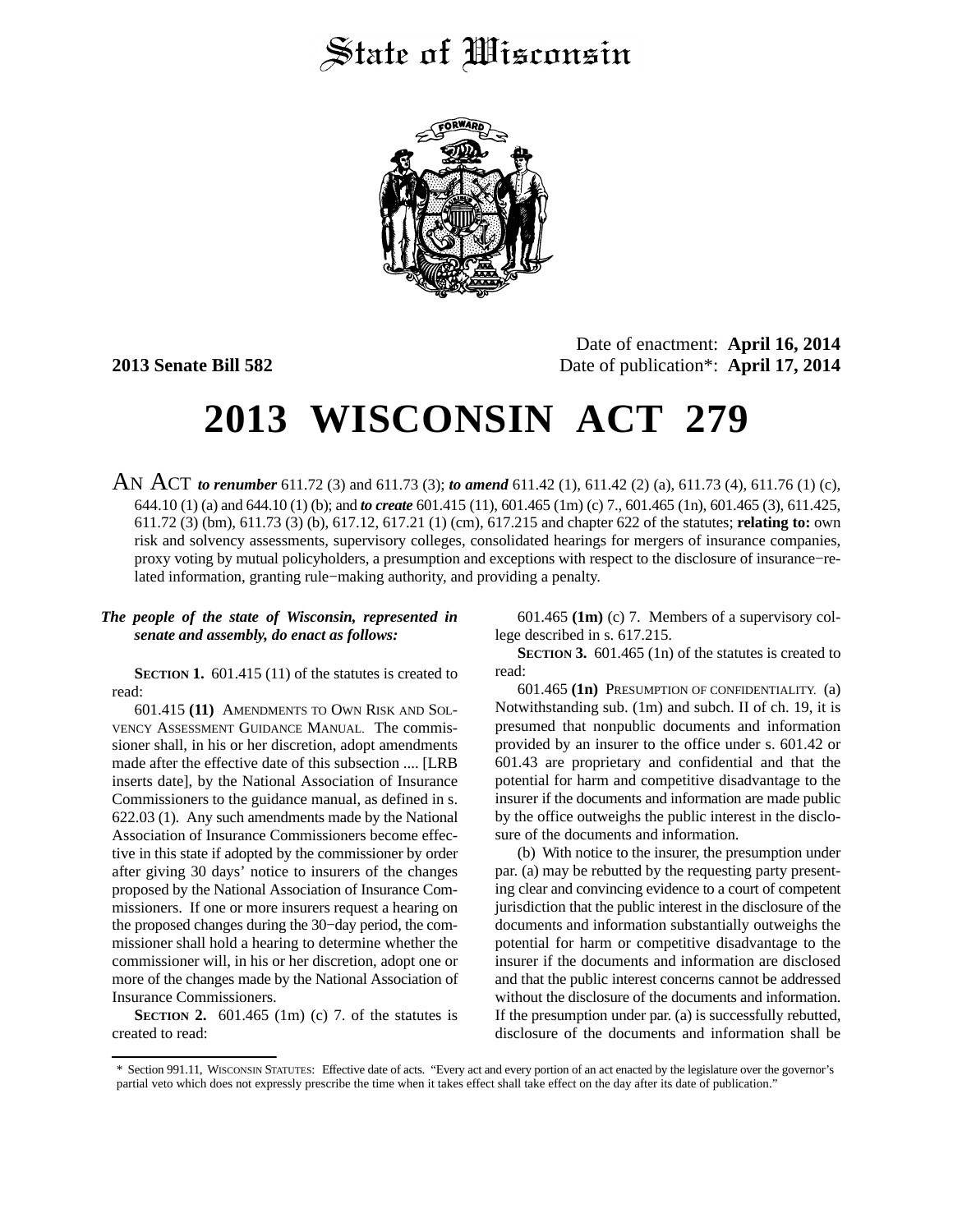made only to the extent necessary to protect the public interest.

(c) Paragraph (a) does not apply to the commissioner's discretion to disclose documents and information provided by an insurer to the office under s. 601.42 or 601.43 as a part of an enforcement proceeding the commissioner brings under s. 601.64.

**SECTION 4.** 601.465 (3) of the statutes is created to read:

601.465 **(3)** EXCEPTIONS. This section does not apply to any of the following:

(a) Own risk and solvency assessment reports and related information provided by an insurer under ch. 622, which are subject only to the confidentiality provisions in ch. 622.

(b) Enterprise risk filing and any related information provided by an insurer under rules promulgated under s. 617.12, which are not subject to subch. II of ch. 19 and are subject only to any confidentiality provisions of rules promulgated under s. 617.12.

(c) Reports of internal control over financial reporting and any related information provided by an insurer under s. Ins 50.17, Wis. Adm. Code, which are not subject to subch. II of ch. 19 and are subject only to the confidentiality provisions of s. Ins 50.17 (6) (b), Wis. Adm. Code.

**SECTION 5.** 611.42 (1) of the statutes is amended to read:

611.42 **(1)** GENERAL. Subject to this section and s. 611.53, ss. 181.0701, 181.0702, 181.0705 (1) to (4), 181.0722 (1) to (3), 181.0723, 181.0724 and 181.0727 apply to mutuals.

**SECTION 6.** 611.42 (2) (a) of the statutes is amended to read:

611.42 **(2)** (a) *Mandatory voting rights.* Policyholders in all mutuals have the right to vote on conversion, voluntary dissolution, amendment of the articles, and the election of all directors except public directors appointed under s. 611.53 (1). Voting may be conducted by mail, by electronic means, or by any other method or combination of methods prescribed by the articles or bylaws. Directors may be divided into classes, and in that case one class shall be elected at least every 4 years for terms not exceeding 6 years.

**SECTION 7.** 611.425 of the statutes is created to read: **611.425 Mutual policyholders' proxy voting. (1)** DEFINITION. In this section, "electronic transmission" means transmission by the Internet, telephone, electronic mail, telegram, cablegram, datagram, or any other form or process of communication that does not directly involve the physical transfer of paper and that is capable of retention, retrieval, and reproduction of information by the recipient.

**(2)** GENERALLY. (a) Unless the articles of incorporation or bylaws prohibit or limit proxy voting, a policyholder may appoint another person as proxy to vote or otherwise act for the policyholder at a meeting of policyholders or to express consent or dissent in writing to any corporate action without a meeting of policyholders.

(b) A policyholder or the policyholder's authorized officer, director, employee, agent, or attorney−in−fact may validly appoint a proxy by signing or causing the policyholder's signature to be affixed to an appointment form by any reasonable means, including by facsimile signature.

(c) To the extent authorized by the mutual's bylaws, a policyholder or the policyholder's authorized officer, director, employee, agent, or attorney−in−fact may validly appoint a proxy by transmitting or authorizing the transmission of an electronic transmission of the appointment to the person who will be appointed as proxy or to a proxy solicitation firm, proxy support service organization, or like agent authorized to receive the transmission by the person who will be appointed as proxy. Every electronic transmission shall contain, or be accompanied by, information that can be used to reasonably determine that the policyholder transmitted or authorized the transmission of the electronic transmission. Any person charged with determining whether a policyholder transmitted or authorized the transmission of the electronic transmission shall specify the information upon which the determination is made.

(d) Any copy, facsimile telecommunication, or other reliable reproduction of the information in the appointment form under par. (b) or the electronic transmission under par. (c) may be substituted or used in lieu of the original appointment form or electronic transmission for any purpose for which the original appointment form or electronic transmission may be used, but only if the copy, facsimile telecommunication, or other reliable reproduction is a complete reproduction of the information in the original appointment form or electronic transmission.

**(3)** WHEN EFFECTIVE. An appointment of a proxy is effective when a signed appointment form or, if authorized, an electronic transmission of the appointment is received by the inspector of election or the officer or agent of the mutual authorized to tabulate votes. An appointment is valid for 11 months unless a different period is expressly provided in the appointment.

**(4)** REVOCABILITY. (a) An appointment of a proxy is revocable unless the appointment form or, if authorized, electronic transmission states that it is irrevocable.

(b) The appointment of a proxy is revoked if the policyholder appointing the proxy does any of the following:

1. Attends any meeting and votes in person.

2. Signs and delivers to the secretary or other officer or agent authorized to tabulate proxy votes either a written statement that the appointment of the proxy is revoked or a subsequent appointment form.

**(5)** EFFECT OF DEATH OR INCAPACITY. The death or incapacity of the policyholder appointing a proxy does not affect the right of the mutual to accept the proxy's authority unless the secretary or other officer or agent of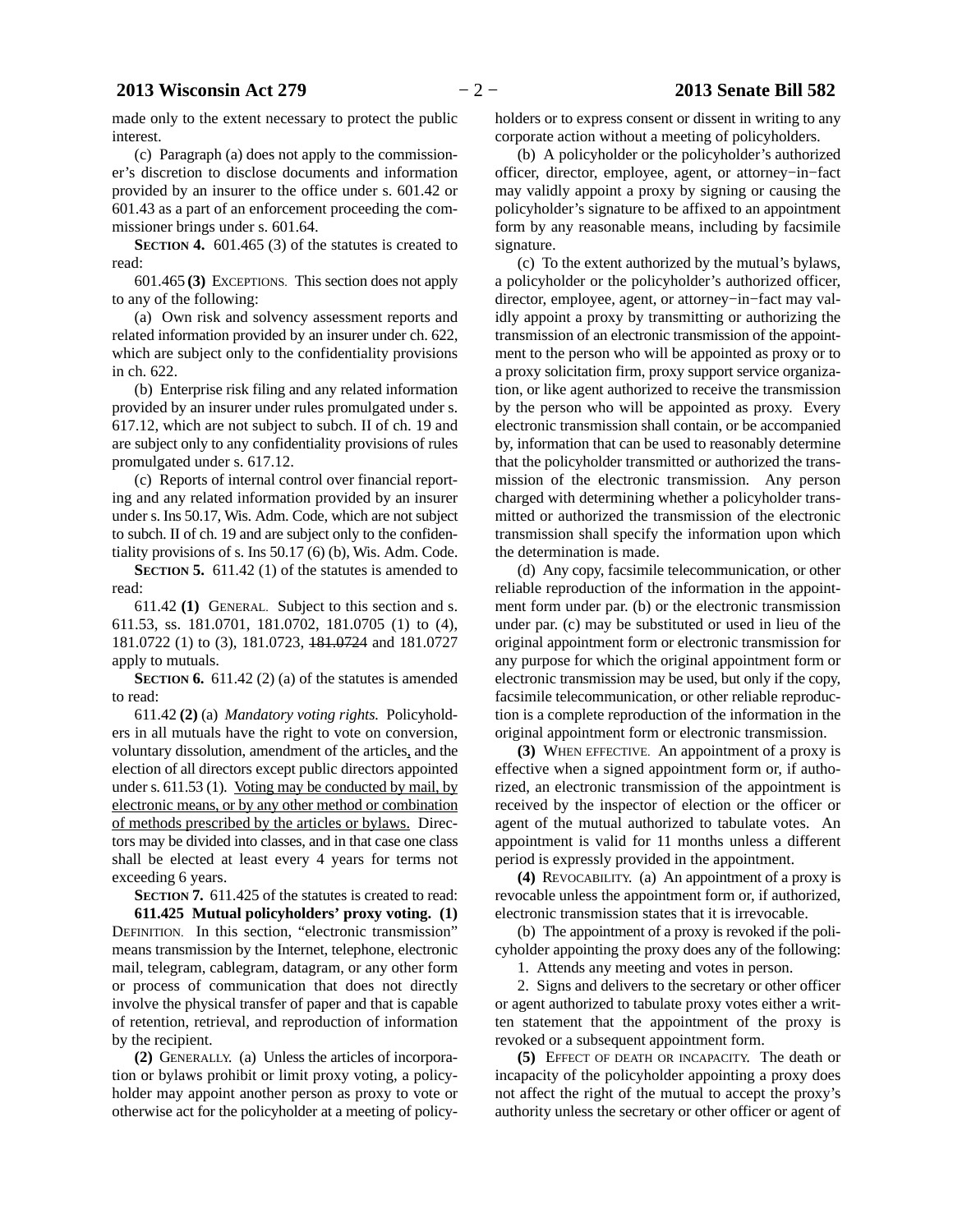the mutual authorized to tabulate votes receives notice of the death or incapacity before the proxy exercises his or her authority under the appointment.

**(6)** ACCEPTANCE BY MUTUAL. Subject to s. 181.0727 and to any express limitation on the proxy's authority stated in the appointment form or, if authorized, electronic transmission, a mutual may accept the proxy's vote or other action as that of the policyholder making the appointment.

**SECTION 8.** 611.72 (3) of the statutes is renumbered 611.72 (3) (am).

**SECTION 9.** 611.72 (3) (bm) of the statutes is created to read:

611.72 **(3)** (bm) 1. If the proposed merger or other acquisition of control will require the approval of more than one commissioner, the hearing under par. (am) may be held on a consolidated basis upon the request of a person filing a statement with the commissioner of insurance of this state under s. Ins 40.02 (2), Wis. Adm. Code, which request must be made when the statement is filed. That person shall file a copy of the statement under s. Ins 40.02 (2), Wis. Adm. Code, with the National Association of Insurance Commissioners within 5 days after making the request for a consolidated hearing. A hearing conducted on a consolidated basis shall be public and held within the United States before the commissioners of the states in which the insurers involved in the merger or other acquisition of control are domiciled. The commissioners may hear and receive evidence. A commissioner may attend the hearing in person or by telecommunication.

2. The commissioner of insurance of this state may opt out of a consolidated hearing, and shall provide notice to the person requesting the consolidated hearing of the opt out within 10 days after the commissioner receives the statement under s. Ins 40.02 (2), Wis. Adm. Code.

**SECTION 10.** 611.73 (3) of the statutes is renumbered 611.73 (3) (a).

**SECTION 11.** 611.73 (3) (b) of the statutes is created to read:

611.73 **(3)** (b) 1. If the proposed merger of 2 or more domestic and foreign mutuals will require the approval of more than one commissioner, the hearing under par. (a) may be held on a consolidated basis upon the request of a person filing with the commissioner of insurance of this state the plan of merger under par. (a) and the statement under s. Ins 40.02 (2), Wis. Adm. Code. The person must request a consolidated hearing when the plan of merger and statement are filed. That person shall file copies of the plan of merger and the statement under s. Ins 40.02 (2), Wis. Adm. Code, with the National Association of Insurance Commissioners within 5 days after making the request for a consolidated hearing. A hearing conducted on a consolidated basis shall be public and held within the United States before the commissioners of the states in which the insurers involved in the merger are domiciled.

The commissioners may hear and receive evidence. A commissioner may attend the hearing in person or by telecommunication.

2. The commissioner of insurance of this state may opt out of a consolidated hearing, and shall provide notice to the person requesting the consolidated hearing of the opt out within 10 days after the commissioner receives the plan of merger under par. (a) and the statement under s. Ins 40.02 (2), Wis. Adm. Code.

**SECTION 12.** 611.73 (4) of the statutes is amended to read:

611.73 **(4)** VOTING BY POLICYHOLDERS. The commissioner may order that the plan submitted to him or her under sub. (3)  $(a)$  be amended to provide for voting by policyholders of any mutual involved.

**SECTION 13.** 611.76 (1) (c) of the statutes is amended to read:

611.76 **(1)** (c) *Conversion and merger.* A domestic mutual may adopt a plan of acquisition or merger as part of a plan of conversion under this section. The commissioner shall approve the plan of acquisition or merger as part of the plan of conversion unless grounds for disapproval exist under s. 611.72 (3) (am).

**SECTION 14.** 617.12 of the statutes is created to read: **617.12 Rules requiring enterprise risk reports. (1)** In this section, "enterprise risk" means any activity, circumstance, event, or series of events involving one or more affiliates of an insurer that, if not remedied, is likely to have a material adverse effect on the financial condition or liquidity of the insurer or its insurance holding company system, as defined in s. 622.03 (2), as a whole, including anything that would cause the insurer's risk− based capital to fall into company action level as set forth in s. Ins 51.01 (4), Wis. Adm. Code, or that would cause the insurer to be in a hazardous financial condition as described in s. 623.11, 645.31, or 645.41.

**(2)** The commissioner shall promulgate rules requiring insurers to report their enterprise risk, including the form of the report and the manner and process for filing the report.

**SECTION 15.** 617.21 (1) (cm) of the statutes is created to read:

617.21 **(1)** (cm) Any cost−sharing services or management agreements involved in the transaction include such provisions as the commissioner requires by rule.

**SECTION 16.** 617.215 of the statutes is created to read:

**617.215 Supervisory colleges. (1)** DEFINITIONS. In this section:

(a) "Insurance holding company system" has the meaning given in s. 622.03 (2).

(b) "Supervisory college" means a temporary or permanent forum for communication and cooperation between the regulators charged with the supervision of an insurer that is part of an insurance holding company system with international operations.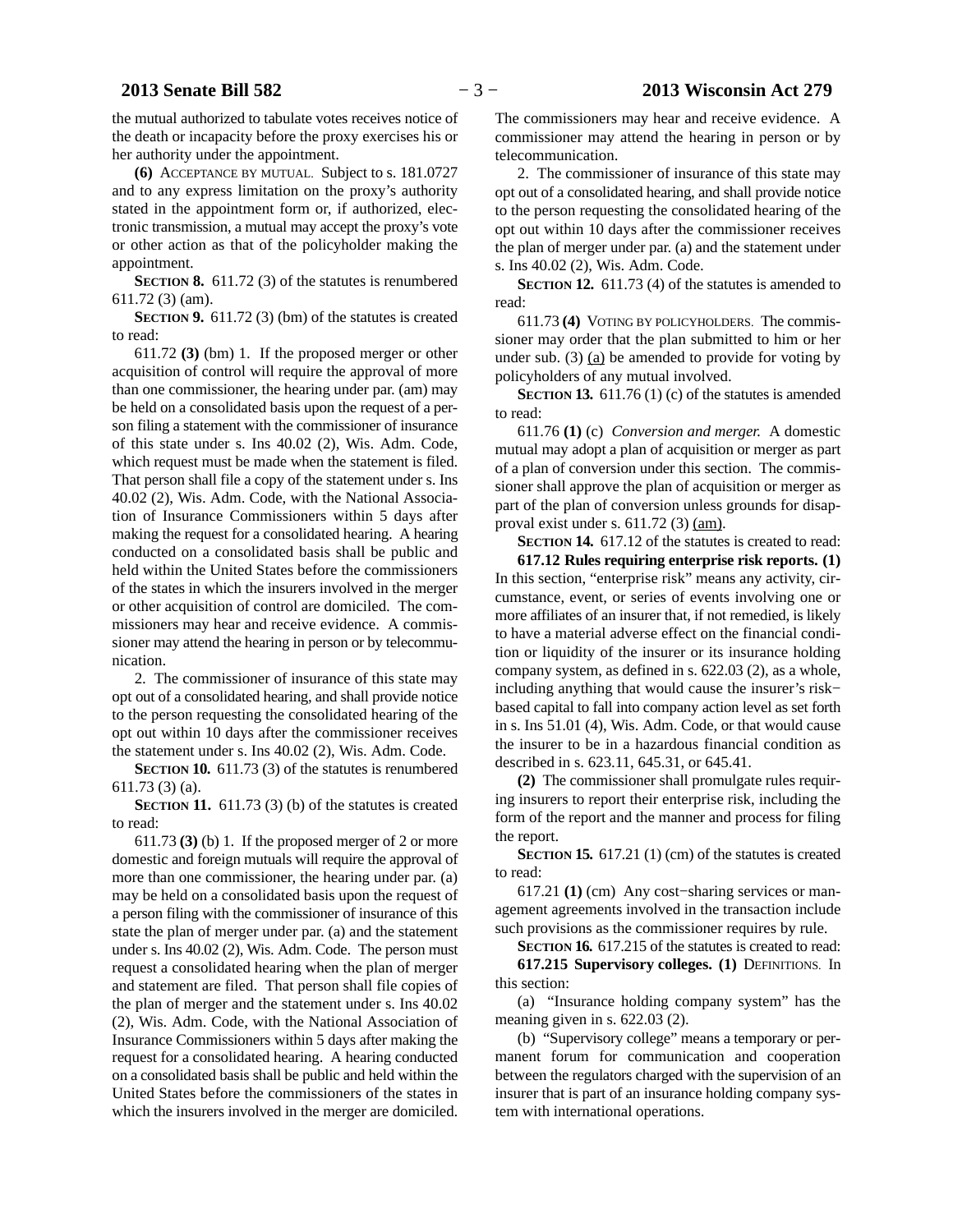#### **2013 Wisconsin Act 279** − 4 − 2013 Senate Bill 582

**(2)** POWERS OF COMMISSIONER. (a) In accordance with par. (b), the commissioner may participate in a supervisory college for any domestic insurer that is part of an insurance holding company system with international operations to determine the insurer's compliance with this chapter. The powers of the commissioner with respect to supervisory colleges include all of the following:

1. Initiating the establishment of a supervisory college.

2. Clarifying the membership and participation of other supervisors in the supervisory college.

3. Clarifying the functions of the supervisory college and the role of other regulators, including the establishment of a group−wide supervisor.

4. Coordinating the ongoing activities of the supervisory college, including planning meetings, supervisory activities, and processes for information sharing.

5. Establishing a crisis management plan.

(b) In order to assess the business strategy, financial position, legal and regulatory position, risk exposure, risk management, and governance processes of an insurer specified in par. (a), and as part of an examination of such an insurer under s. 601.43, the commissioner may participate in a supervisory college with other regulators charged with the supervision of the insurer or its affiliates, including other state, federal, and international regulatory agencies.

(c) The commissioner may enter into agreements for keeping information confidential in accordance with s. 601.465, providing the basis for cooperation between the commissioner and the other regulatory agencies and the activities of the supervisory college.

**(3)** PAYMENT OF EXPENSES. All insurers to which this section applies are liable for and shall pay the reasonable expenses related to the commissioner's participation in supervisory colleges, including reasonable travel expenses. The commissioner may impose a regular assessment on insurers to cover the expenses.

**(4)** NOT DELEGATION OF AUTHORITY. Nothing in this section delegates to a supervisory college the authority of the commissioner to regulate or supervise an insurer or its affiliates within the commissioner's jurisdiction.

**SECTION 17.** Chapter 622 of the statutes is created to read:

#### **CHAPTER 622**

### **OWN RISK AND SOLVENCY ASSESSMENT**

**622.03 Definitions.** In this chapter, unless the context indicates otherwise:

**(1)** "Guidance manual" means the most current version of the Own Risk and Solvency Assessment Guidance Manual developed and adopted by the National Association of Insurance Commissioners as of the effective date of this subsection .... [LRB inserts date], subject to the adoption of any amendments by the commissioner under s. 601.415 (11).

**(2)** "Insurance holding company system" means 2 or more persons that are affiliates, at least one of which is an insurer.

**(3)** "Insurer" means an insurer domiciled in this state, except that "insurer" does not include agencies, authorities, or instrumentalities of the United States, its possessions and territories, the Commonwealth of Puerto Rico, the District of Columbia, or a state or political subdivision of a state.

**(4)** "Lead state" means the state in which an insurer member of an insurance holding company system is domiciled and that is determined to be the lead state under the procedures in the financial analysis handbook most recently adopted by the National Association of Insurance Commissioners.

**(5)** "Own risk and solvency assessment" means a confidential internal assessment, appropriate to the nature, scale, and complexity of an insurer or insurance holding company system, conducted by that insurer or insurance holding company system, of the material and relevant risks associated with the insurer's or insurance holding company system's current business plan and of the sufficiency of capital resources to support those risks.

**(6)** "Summary report" means a confidential high− level summary of an insurer's or insurance holding company system's own risk and solvency assessment.

**622.05 Risk management framework.** An insurer shall maintain a risk management framework to assist the insurer in identifying, assessing, monitoring, managing, and reporting on its material and relevant risks. This requirement is satisfied if the insurer is a member of an insurance holding company system that maintains a risk management framework applicable to the operations of the insurer.

**622.07 Own risk and solvency assessment requirement.** Subject to s. 622.11, an insurer, or the insurance holding company system of which the insurer is a member, shall regularly conduct an own risk and solvency assessment consistent with the process specified in the guidance manual. The own risk and solvency assessment must be conducted whenever there are significant changes to the risk profile of the insurer or the insurance holding company system of which the insurer is a member, but in no case less often than annually.

**622.09 Own risk and solvency assessment summary report. (1)** FILING WITH THE COMMISSIONER. An insurer must file with the commissioner a summary report or any combination of reports that together contain the information described in the guidance manual applicable to the insurer and, if applicable, the insurance holding company system of which the insurer is a member as follows:

(a) Within 45 days after the date on which the final summary report is provided to the insurer's board of directors or the appropriate committee of that board, but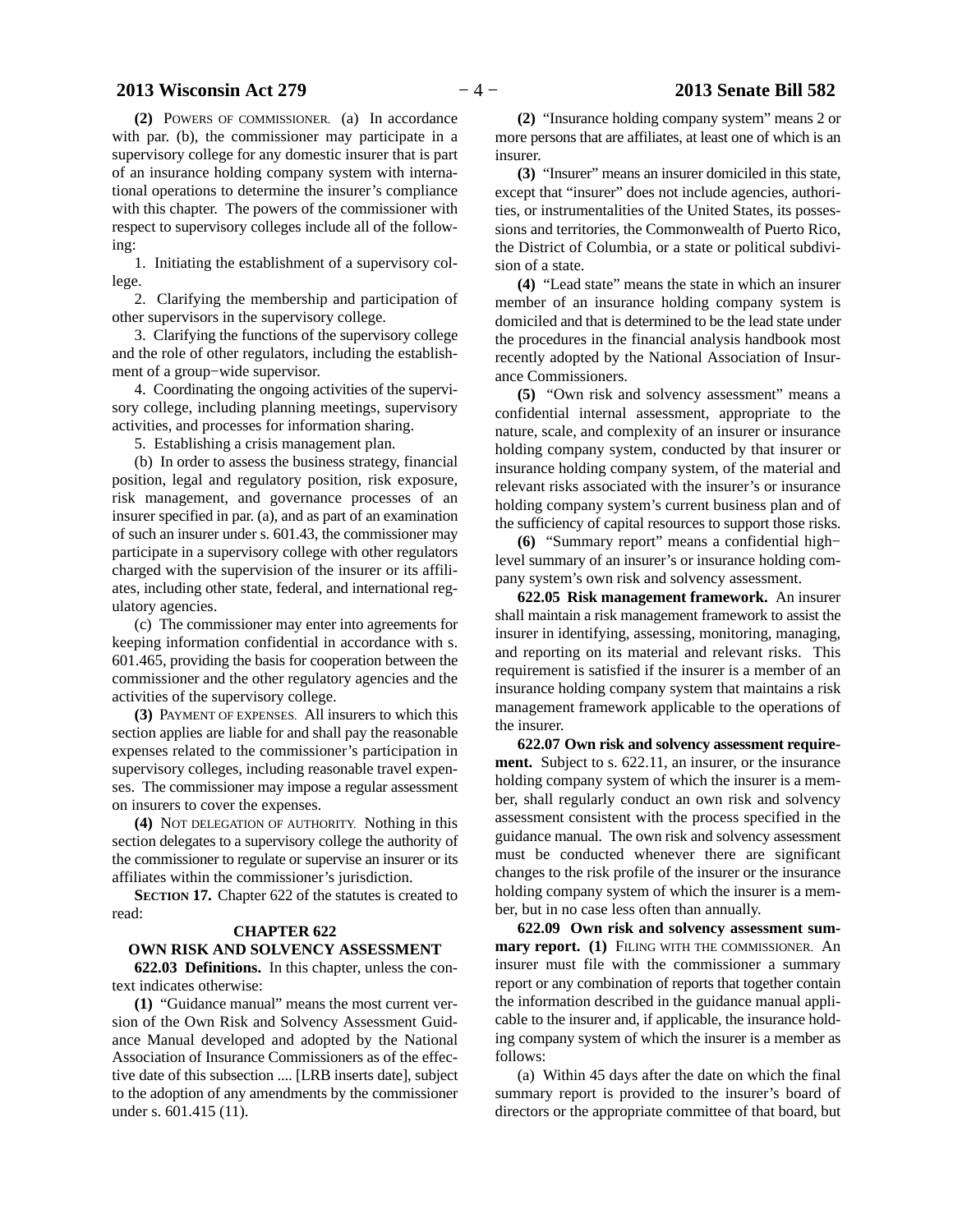### **2013 Senate Bill 582** − 5 − **2013 Wisconsin Act 279**

no more than once each year if either of the following applies:

1. The insurer is domiciled in Wisconsin and is not a member of an insurance holding company system.

2. The insurer is a member of an insurance holding company system and the commissioner is the lead state commissioner.

(b) Within 45 days after the date on which the final summary report is filed with the commissioner of the insurer's lead state if all of the following apply:

1. The insurer is domiciled in Wisconsin.

2. The insurer is a member of an insurance holding company system for which the commissioner is not the lead state commissioner.

**(2)** ATTESTATION. The summary report shall include the signature of the insurer's, or insurance holding company system's, chief risk officer or other executive having responsibility for the oversight of the insurer's enterprise risk management process attesting to the best of his or her belief and knowledge that the insurer applies the enterprise risk management process described in the summary report and that a copy of the summary report has been provided to the insurer's board of directors or the appropriate committee of that board.

**(3)** ALTERNATE FILING. An insurer may satisfy sub. (1) by providing the most recent summary report provided by the insurer or another member of the insurance holding company system of which the insurer is a member to the commissioner of another state or to a supervisor or regulator of a jurisdiction not located in the United States or any of its territories, if that summary report provides information that is substantially comparable to the information described in the guidance manual. Any such summary report in a language other than English must be accompanied by a translation of that summary report into English.

**622.11 Exemption. (1)** EXEMPT INSURERS. An insurer is exempt from the requirements of this chapter, if all of the following apply:

(a) The insurer has annual direct written premium and assumed premium from unaffiliated insurers, including international direct and assumed premium but excluding premiums reinsured with the federal crop insurance corporation and federal flood program, of less than \$500,000,000.

(b) If the insurer is a member of an insurance holding company system, the insurance holding company system of which the insurer is a member has annual direct written premium and assumed premium from unaffiliated insurers, including international direct and assumed premium but excluding premiums reinsured with the federal crop insurance corporation and federal flood program, of less than \$1,000,000,000.

**(2)** PARTIAL EXEMPTION. (a) If an insurer that is a member of an insurance holding company system qualifies for exemption under sub. (1) (a), but the insurance holding company system of which the insurer is a member does not qualify for exemption under sub. (1) (b), the summary report required under s. 622.09 shall include every insurer within the insurance holding company system. An insurer may satisfy this requirement by submitting more than one summary report for any combination of insurers, provided that any combination of summary reports includes every insurer within the insurance holding company system.

(b) If an insurer that is a member of an insurance holding company system does not qualify for exemption under sub. (1) (a), but the insurance holding company system of which the insurer is a member qualifies for exemption under sub. (1) (b), the only summary report that is required under s. 622.09 is the summary report applicable to that insurer.

**(3)** WAIVER. An insurer that does not qualify for exemption under sub. (1) may apply to the commissioner for a waiver from the requirements of this chapter. In determining whether to grant the waiver, the commissioner may consider the type and volume of business written by the insurer, the ownership and organizational structure of the insurer, and any other factor the commissioner considers relevant to the insurer or insurance holding company system of which the insurer is a member. If the insurer is part of an insurance holding company system that includes insurers domiciled in more than one state, the commissioner shall coordinate with the commissioner of the lead state and with the commissioners of each of the other states in which insurer members of the insurance holding company system are domiciled in determining whether to grant the insurer's request for a waiver.

**(4)** WITHDRAWAL OF EXEMPTION OR WAIVER. Notwithstanding subs. (1) and (3), the commissioner may issue an order requiring an insurer to create and maintain a risk management framework, conduct an own risk and solvency assessment, and file a summary report if either of the following applies:

(a) The commissioner finds that the insurer's unique circumstances, including the type and volume of business written, the ownership and organizational structure, federal agency requests, or international supervisor requests, warrant withdrawal of the exemption or waiver. If the commissioner withdraws the exemption or waiver, the insurer or the insurance holding company system is subject to the requirement under s. 622.09 until the commissioner reinstates the exemption under sub. (1) or the waiver under sub. (3).

(b) The insurer has a risk−based capital company action level event, as defined in s. Ins 51.01 (4), Wis. Adm. Code, meets one or more of the standards for an insurer in hazardous financial condition as described in s. 623.11, 645.31, or 645.41, or otherwise exhibits qualities of a troubled insurer as determined by the commissioner.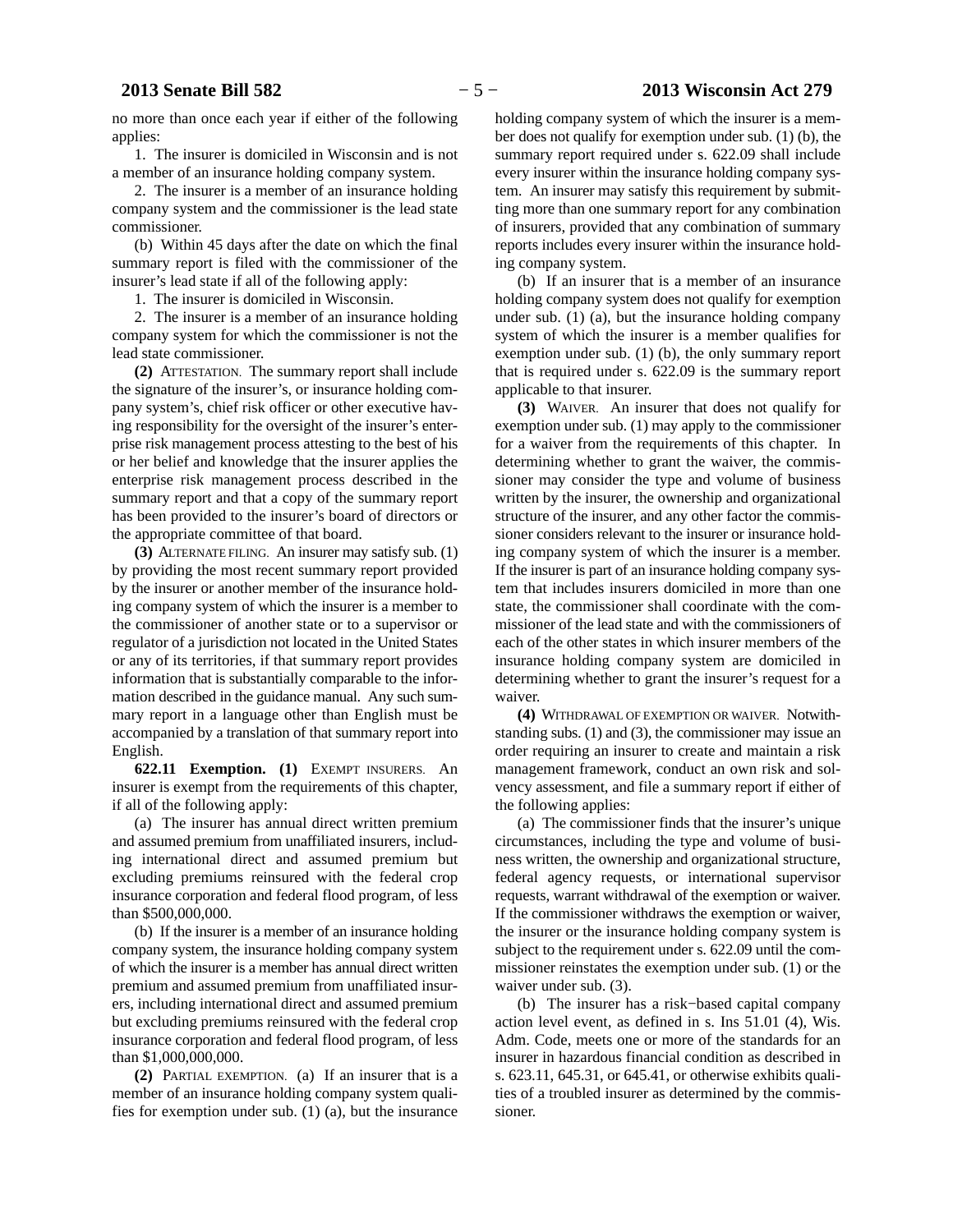#### **2013 Wisconsin Act 279** − 6 − **2013 Senate Bill 582**

**(5)** COMPLIANCE AFTER LOSS OF EXEMPTION. If an insurer no longer qualifies for an exemption under sub. (1) due to increased premium, as reflected in the insurer's most recent annual statement or in the most recent annual statements of the insurers within the insurance holding company system of which the insurer is a member, the insurer shall have one year following the year in which the premium threshold is exceeded to comply with the requirements of this chapter.

**622.13 Contents of summary report. (1)** PREPARA-TION. The summary report shall be prepared consistently with the guidance manual. Documentation and supporting information shall be maintained and made available upon examination or upon request of the commissioner.

**(2)** REVIEW. The commissioner's review of the summary report, and any additional requests for information, shall be made using similar procedures used in the analysis and examination of multistate or global insurers and insurance holding company systems.

**622.15 Confidentiality. (1)** CONFIDENTIAL TREAT-MENT. Documents, materials, or other information, including summary reports, in the possession or control of the commissioner that are obtained by, created by, or disclosed to the commissioner or any other person under this chapter, are confidential and privileged, are not subject to inspection or copying under s. 19.35 (1), are not subject to subpoena, and are not subject to discovery or admissible in evidence in any private civil action. The commissioner is authorized to use the documents, materials, or other information in the commissioner's regulation of the insurer or insurance holding company system but may not make the documents, materials, or other information public without the prior written consent of the insurer.

**(2)** PROHIBITION ON TESTIMONY. Neither the commissioner nor any person who received documents, materials, or other information related to own risk and solvency assessments, through examination or otherwise, while acting under the authority of the commissioner or with whom such documents, materials, or other information are shared in accordance with this chapter, may testify in any private civil action concerning any confidential documents, materials, or information subject to sub. (1).

**(3)** PERMITTED DISCLOSURES. In furtherance of the performance of the commissioner's regulatory duties, all of the following apply:

(a) The commissioner may, upon request, share documents, materials, or other information related to own risk and solvency assessments, including the confidential and privileged documents, materials, or information subject to sub. (1), including proprietary and trade secret documents and materials, with other state, federal, and international financial regulatory agencies, including members of any supervisory college as described in s. 617.215, with the National Association of Insurance Commissioners, and with any 3rd−party consultants des-

ignated by the commissioner, provided that the recipient agrees in writing to maintain the confidentiality and privileged status of the documents, materials, or other information required by this section related to own risk and solvency assessments and has verified in writing its legal authority to maintain confidentiality.

(b) The commissioner may receive documents, materials, or other information related to own risk and solvency assessments, including otherwise confidential and privileged documents, materials, or information, including proprietary and trade secret information or documents, from regulatory officials of other jurisdictions, including members of any supervisory college as described in the s. 617.215, and from the National Association of Insurance Commissioners, and shall maintain as confidential or privileged any document, material, or information received with notice or the understanding that it is confidential or privileged under the laws of the jurisdiction that is the source of the document, material, or information.

(c) The commissioner shall enter into a written agreement with the National Association of Insurance Commissioners or any 3rd party consulted formally or informally by the commissioner governing the sharing and use of information provided under this chapter, consistent with this subsection, that does all of the following:

1. Specifies procedures and protocols regarding the confidentiality and security of information shared with the National Association of Insurance Commissioners or 3rd−party consultants in accordance with this chapter, including procedures and protocols for sharing by the National Association of Insurance Commissioners with other state regulators from states in which the insurance holding company system has domiciled insurers. The agreement shall provide that the recipient agrees in writing to maintain the confidentiality and privileged status of the documents, materials, or other information related to own risk and solvency assessments and has verified in writing its legal authority to maintain confidentiality.

2. Specifies that ownership of information shared with the National Association of Insurance Commissioners or 3rd−party consultants in accordance with this chapter remains with the commissioner and that the use of the information by the National Association of Insurance Commissioners, regulatory officials, or 3rd−party consultants is subject to the direction of the commissioner.

3. Prohibits the National Association of Insurance Commissioners or a 3rd−party consultant from storing the information shared under this chapter in a permanent database after the underlying analysis is completed, and provides that the National Association of Insurance Commissioners or 3rd−party consultant will either destroy or return the information to the insurer within 2 years of completion of the underlying analysis.

4. Requires prompt notice to be given to an insurer whose confidential information in the possession of the